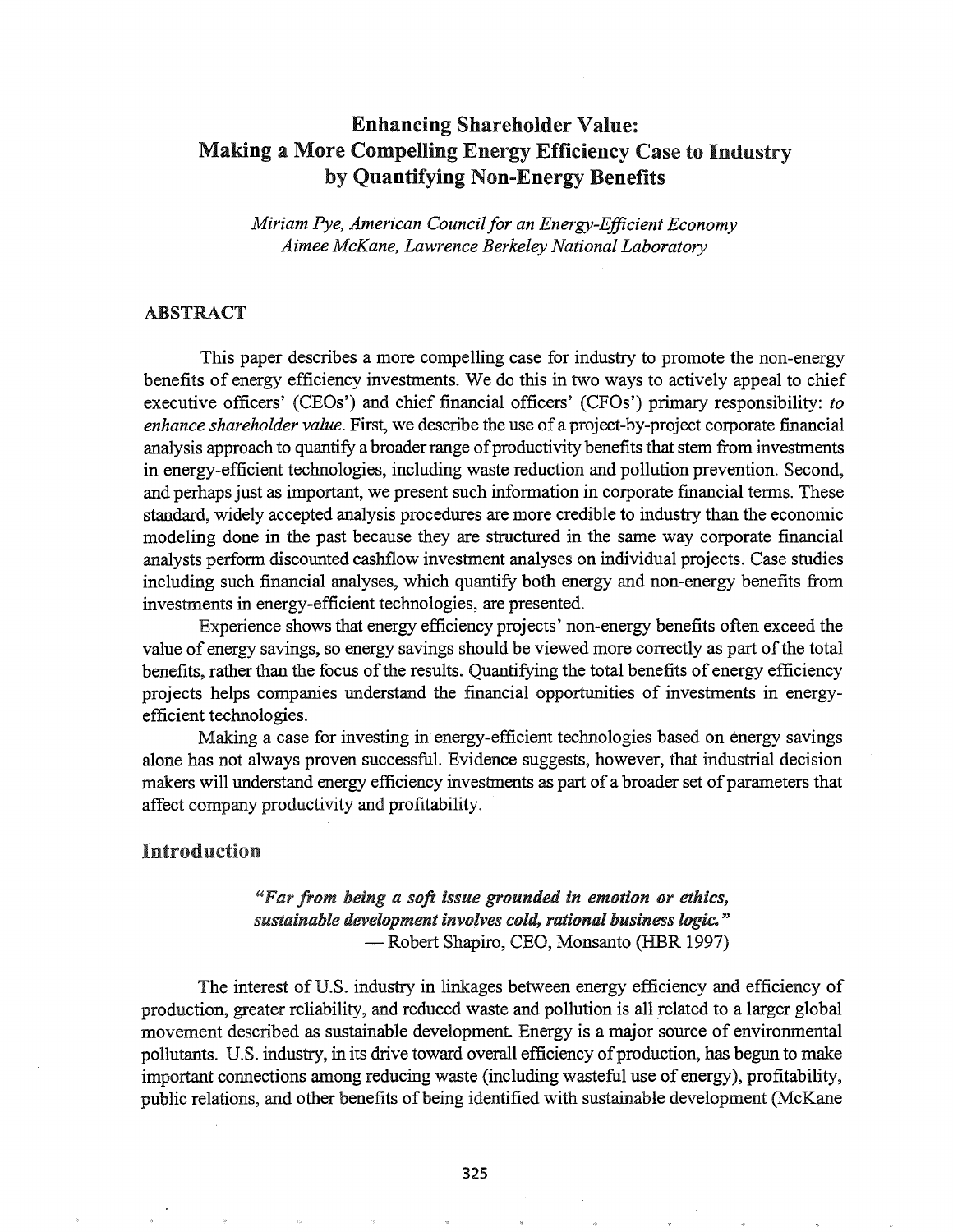1998). Companies not only prevent pollution but can also enhance profits by reducing energy and material use. Companies save the direct costs of these resources, as well as reducing disposal costs, avoiding fines, and minimizing bad publicity. In addition, resource efficiency enhances productivity, streamlines production, and improves workplace conditions. Experience shows that energy efficiency projects' non-energy benefits often exceed the value of energy savings (Pye 1998). Companies come out ahead by helping the environment, their employees, and their bottom line.

This paper presents examples of energy efficiency projects that have yielded significant

benefits beyond energy efficiency. The box at right lists types of environmental and business achievements realized in the case studies *Project Achievements* summarized in this paper. This paper also discusses how to make a compelling case to business management by understanding the financial benefits of energy efficiency, pollution prevention, and enhanced productivity.

Some believe that protecting the environment will hurt the U.S. economy and put us at a disadvantage with foreign competitors who have less rigorous environmental standards. This may have been true years ago when "tailpipe" technologies were the primary solution to minimizing pollution. Today, however, we know how to protect the environment by using resources more efficiently: energy

- *reduce energy required*
- $\blacktriangleright$ *increase production*
- *reduce operating time, which saves direct labor and reduces ancillary operations*
- $\mathbf{p}$ *save raw material*
- *improve product quality*  $\mathbf{r}$
- Þ *extend the life ofequipment and supplies*
- *reduce cleaning and maintenance requirements*
- *increased system capacity*
- *decreased noise*  $\blacktriangleright$
- *reduce emissions*  $\blacktriangleright$

efficiency and pollution prevention are just two ways of increasing productivity. As the positive correlation between energy efficiency and productivity becomes more widely understood, businesses will be more motivated to invest in (1) energy-efficient technologies that have productivity benefits and (2) productivity technologies that have energy efficiency benefits.

## Enhancing Shareholder Value

While the U.S. government struggles with establishing policy on climate change, many corporations, particularly multinational corporations, are developing new approaches for improving environmental conditions, including  $CO<sub>2</sub>$  reduction, an essential element of climate change mitigation. This may seem to be an argument in support of a position that government involvement is not needed to achieve sustainable development; however, we believe that it illustrates that participation by corporations can occur voluntarily if public good can be effectively linked to private profit potential. The companies currently involved in sustainable development are corporate leaders; they are not the majority of participants in the private sector for whom the linkages to profit potential (or the down side of inaction) must be made much more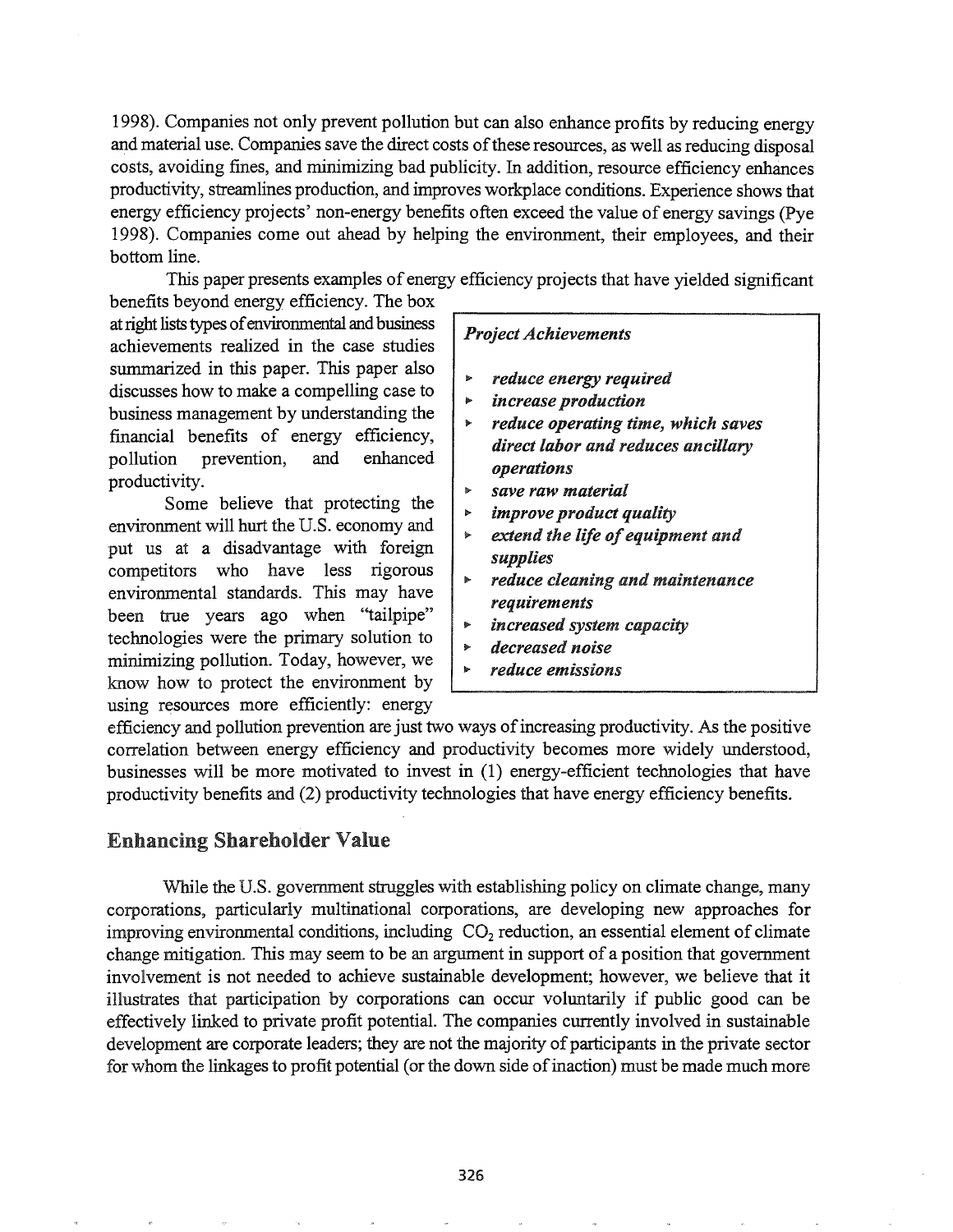explicit. National governments must work with the private sector because corporations are absolutely essential to achieving any lasting improvements (McKane 1998).

The roots of the problem -- explosive population growth and rapid economic development in the emerging economies -- are political and social issues that exceed the mandate and the capabilities of any corporation. At the same time, corporations are the only organizations with the resources, the technology, the global reach, and, ultimately, the motivation to achieve sustainability (Hart 1997).

The primary responsibility of business management is to *increase shareholder value.* Shareholder value can be increased by cutting costs or increasing revenues. Increasing productivity, improving product quality, reducing risk, and enhancing reputation are several ways a company can cut costs or increase revenues. Energy efficiency and pollution prevention have been shown to do all of these things. Several studies document a positive correlation between a company's environmental performance and its shareholder value:

Two management professors studied 243 firms over a two-year period (1991/92), comparing environmental ratings (including compliance records, expenditures, waste reduction, support for environmental groups, etc.). Using return on assets (ROA) as a dependent variable, they found a positive correlation between ROA and environmental ratings (Russo and Fouts 1997).

Innovest Group International, an environmental and investment advisory firm in Toronto, developed an analytical tool that predicts how a company's environmental performance translates into financial terms. Innovest found that environmental ratings correlate closely with financial performance and that the companies with the highest environmental ratings outperformed their competitors by as much as five percent. Besides being an indicator of strong financial performance, environmental performance also correlates with more sustainable earnings quality (Green Business Letter 1998).

A study conducted by two economics professors at Dickenson College in Pennsylvania found a positive correlation between a group of 84 companies' financial performance and several aspects of social performance, including environmental record.<sup>1</sup> Companies with top-rated environmental records, compared to those with the worst records, faired significantly better financially, including a 3.9 percent higher return on investment, a 4.4 percent higher earnings-to-assets ratio, and a 16.7 percent higher operating income growth (Makower 1994).

Since these studies show a correlation and not causation between environmental and financial performance, further evidence is required to show whether: (1) financial performance

<sup>&</sup>lt;sup>1</sup> Ratings by Council on Economic Priorities based on ten key social issues, including environmental performance.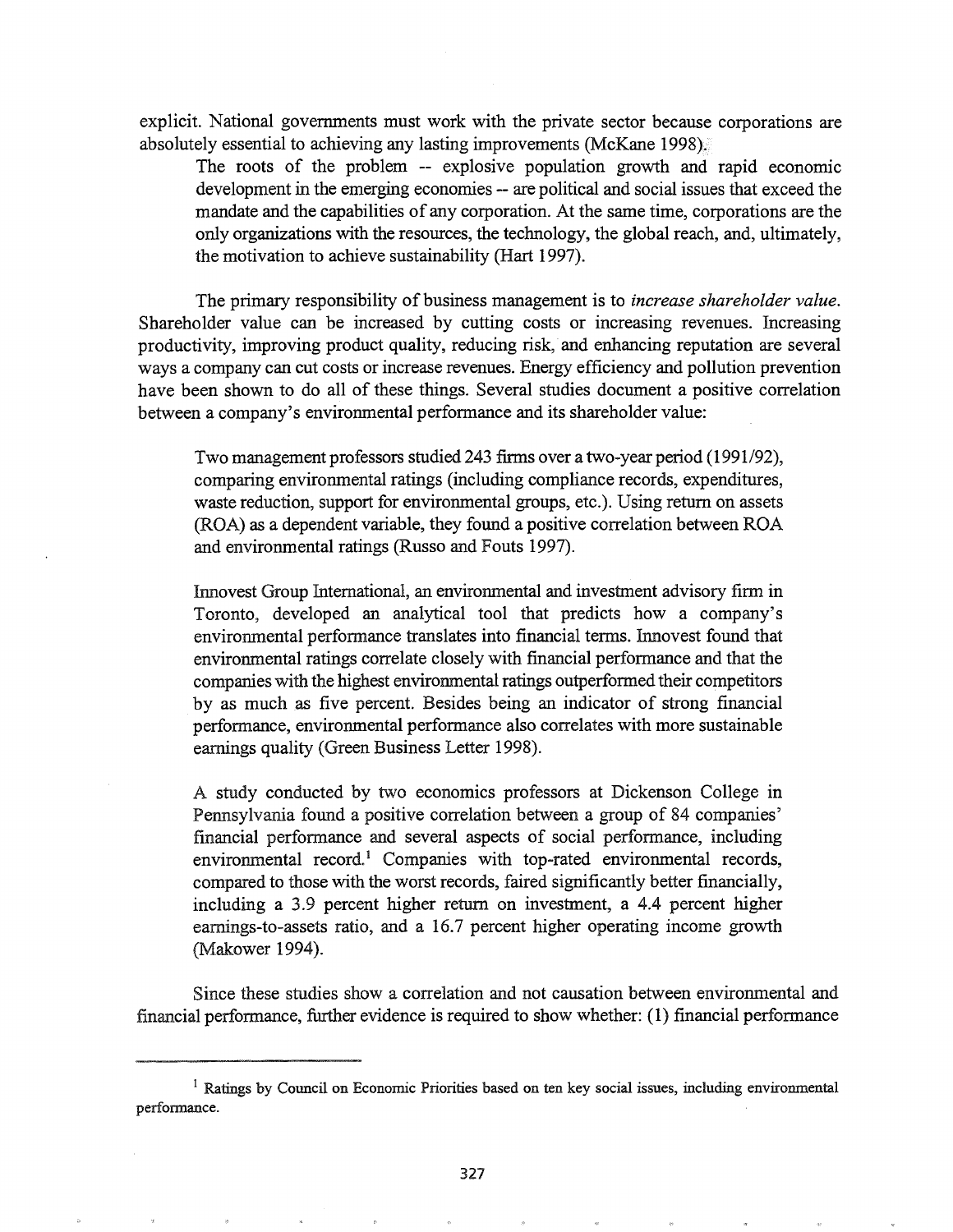is enhanced by good environmental performance; (2) companies that are stronger financially are better able to be more proactive environmentally; (3) each kind of improvement supports the other; or (4) environmental integrity is just part of an overall pattern of good management and operations. Although cause and effect cannot be proved by these studies, they do indicate that being an environmentally conscientious company does not *hurt* financial performance.

Case studies presented in this paper support the hypothesis that environmental performance - if done by enhancing productivity gains through appropriate investments in energy efficiency and pollution prevention - can enhance shareholder value. For example, a 1992 study of 75 case studies of pollution prevention across a variety of industries found an average payback of 1.6 years (Fischer and Zachritz 1992) — these investments certainly would enhance shareholder value.

Critics may claim that there are a limited number of energy efficiency projects that have a favorable financial return. This is what Dow Chemical thought when its Louisiana Division, in response to rising energy prices, created an Energy Contest to reduce energy use with projects that provided a minimum of 100 percent return on investment (ROI). In the first year (1981), the 27 (out of39) projects that survived the review process cost \$1.7 million to implement, but paid offwith a 173 percent ROI. These impressive results left employees feeling like all opportunities had been tapped. However, the following year's contest had 32 winners, at a cost of \$2.2 million and an ROI of 340 percent. In the third year, the contest was expanded to include waste reduction, and 38 winning projects had an ROI of 208 percent on a capital investment of \$4 million. Dow's contest was eventually formalized as "WRAP" — Waste Reduction Always Pays. Over a 12-year period, Dow implemented 936 projects with ROIs averaging between 97 percent and 470 percent. Of these projects, 575 projects were audited, verifying savings of more than \$110 million per year and an average ROI of 204 percent. Dow attributes its success with energy and waste reduction to creating an environment of teamwork and cooperation among plants that continually builds momentum towards bigger and better projects with higher ROls (Nelson 1993).

Companies do not undertake sweeping changes without careful consideration. For example, the desirability of participating in ISO 14001, an international voluntary standard for environmental management systems, has been debated due to a perceived lack of a clear, compelling 'business case' to do so. For many companies in the U.S. and Canada, this case has not been made, especially where there is no significant pressure from external stakeholders (Willson and McLean 1996).

Data on pollution control and abatement expenditures by U.S. manufacturers indicate a shift in expenditures from control technology to production process improvements. These advanced manufacturing systems are distinguished by a blend of technological and organizational changes inside the factory (e.g., self-directed work teams, worker rotation, and continuous process improvement) and by close and interdependent relationships across the production chain, particularly between end-users and suppliers (Florida 1996).

## Making a Compelling Case to Business

Making a compelling case to business begins with the profit motive. Energy efficiency is generally not a primary driver in industrial decision making. Industry is much more interested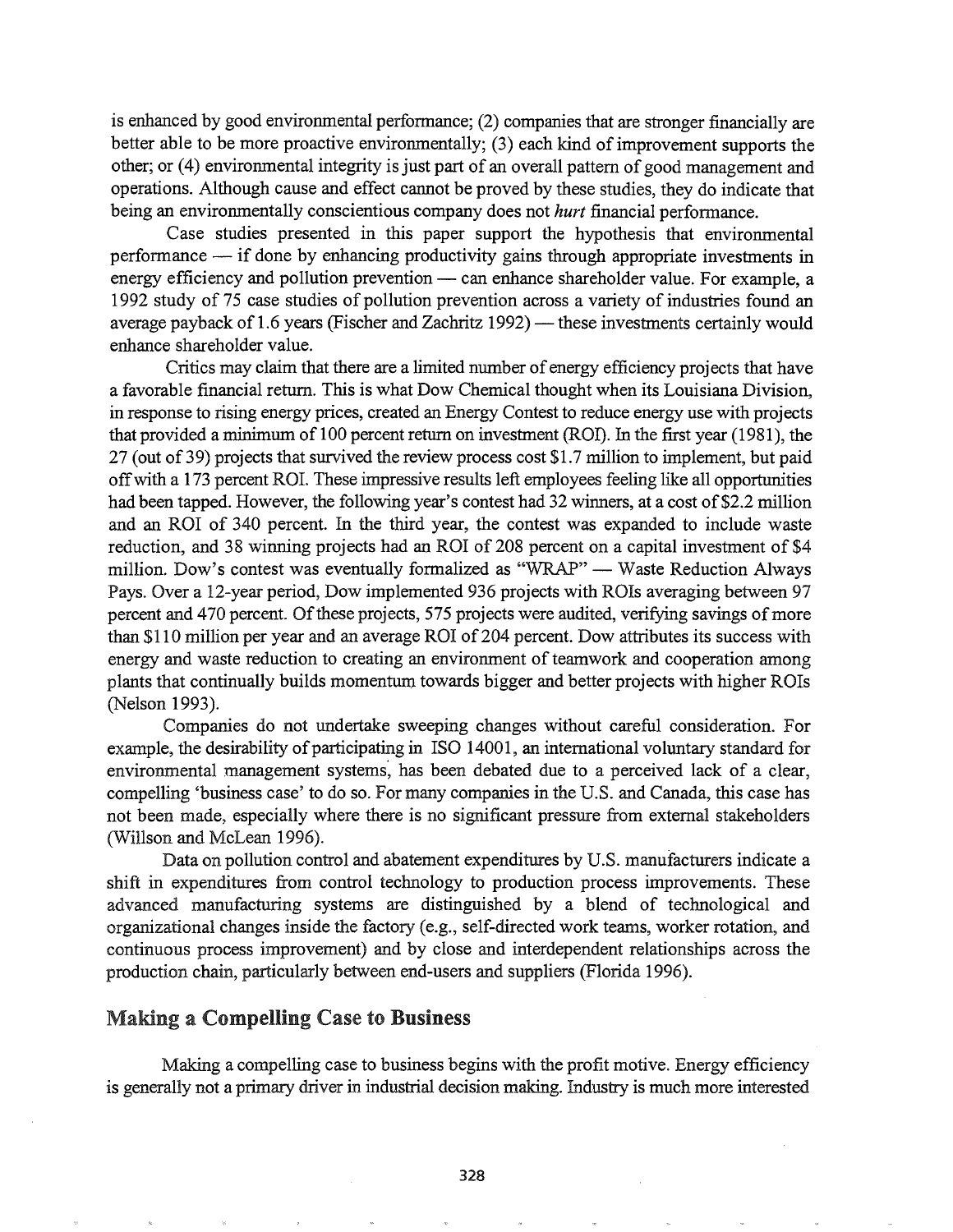in approaches whose impact on profit is more apparent, such as productivity enhancements. Whether one's perspective is that energy efficiency is a byproduct of productivity gains, or that productivity gains are a byproduct of energy efficiency, it is generally the productivity gains that will motivate industry to take action.

Regardless of whether energy efficiency is the driver or the byproduct of a project, management must understand *all* of the costs and benefits associated with an investment in efficiency in order to make decisions that enhance shareholder value. Potential benefits beyond energy savings may include:

- $\blacktriangleright$ increased productivity,
- reduced costs of environmental compliance, b.
- reduced production costs (including labor, operations and maintenance, raw materials),  $\bullet$
- reduced waste disposal costs,  $\triangleright$
- improved product quality (reduced scrap/rework costs, improved customer satisfaction)
- improved capacity utilization,  $\mathbf{b}$
- improved reliability, and ь
- improved worker safety (resulting in reduced lost work and insurance costs).

While estimating energy and non-energy benefits, it is also critical to estimate all incremental costs, includjng indirect costs. For example, many projects will require process line shutdown during implementation, causing production losses. To gain credibility with the industrial sector, it is critical to be able to quantify both the upside and downside potential of proposed projects.

An important element in a successful comprehensive evaluation of industrial efficiency projects is to ensure that top and middle management understand the need for data that will support a full assessment of non-energy benefits. If the data doesn't exist over a suitable time frame, or if management is unwilling to release proprietary information, these efforts will be difficult or could fail. If proprietary information is involved, the conditions of confidentiality and release of sensitive information should be worked out in advance (Pearson 1999).

The financial analysis of an efficiency project is the basis for making the investment decision. The financial analysis may range in sophistication from a simple payback (investment/annual net savings) or rate ofreturn (average annual net savings/total investment) to more accurate calculations, such as net present value (NPV) or internal rate of return (IRR), which take into account the time value of money. Regardless of which calculation is used, the *most important part ofa finanCial analysis is the estimation oftotal incremental project costs and benefits.*

ACEEE, Lawrence Berkeley National Laboratory (LBNL), Oak Ridge National Laboratory (ORNL), and U.S. Department of Energy's Office of Industrial Technology (OIT) are working together to develop the business case by pursuing several of the following action items:

Compile financial analyses of pertinent case studies that cover different industries and Þ regions.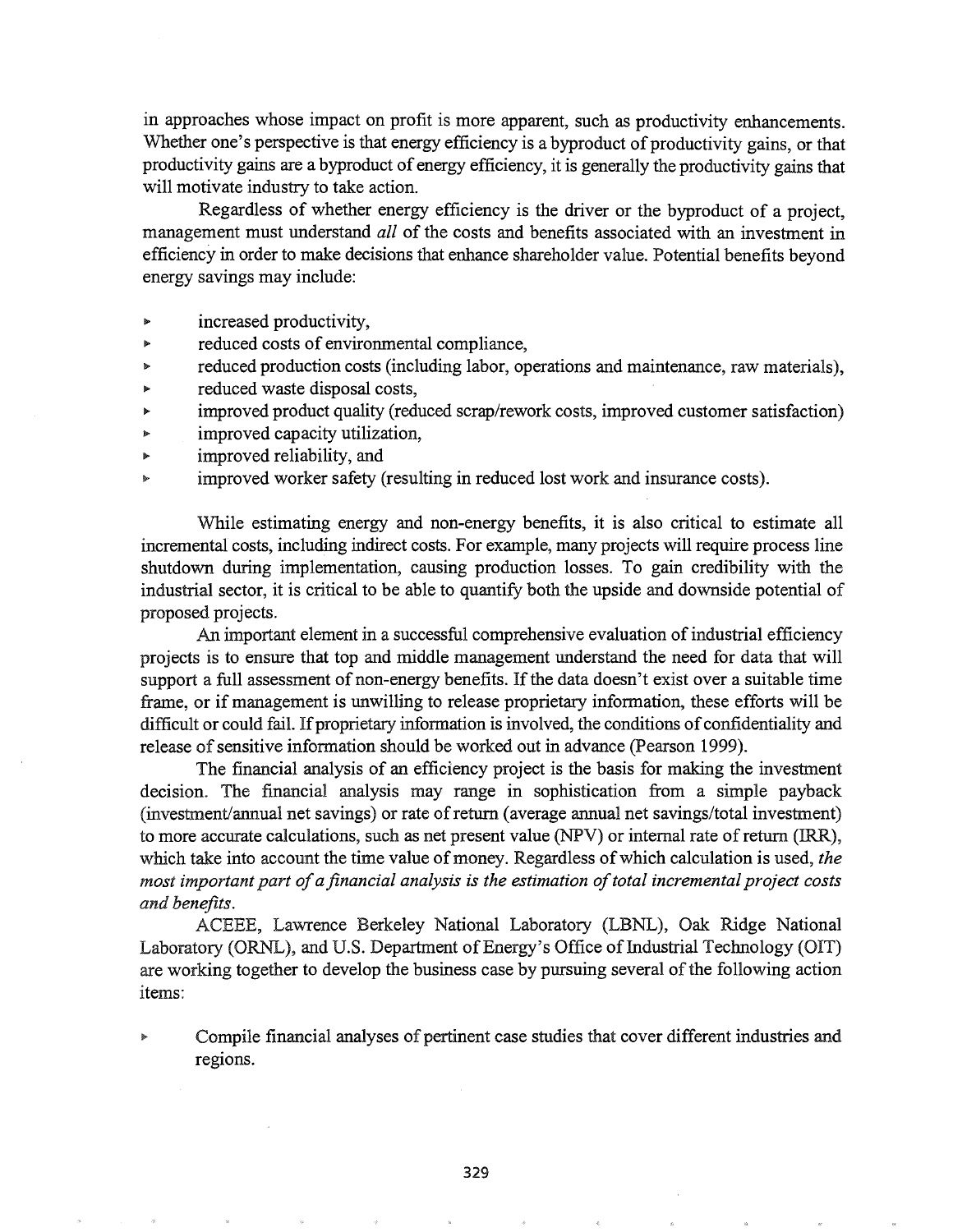- $\triangleright$ Attract national financial media (e.g., Wall Street Joumal, Time, Business Week, Forbes, Harvard Business Review) coverage, presenting financial analyses for case studies that highlight non-energy benefits.
- Use case studies, along with a financial analysis primer, to educate the energy efficiency  $\triangleright$ and pollution prevention communities on how to make a more compelling case to industry by using examples of completed projects and better understanding the decisionmaking process of business management.
- Educate plant engineers on how to sell projects to management more effectively.  $\blacktriangleright$
- Facilitate a dialog between industry and the energy efficiency community, working with  $\mathbf{r}$ such programs as The Compressed Air Challenge, Steam Challenge, and Combined Heat and Power.

The business, energy efficiency, and pollution prevention communities need to understand the interrelatedness of energy efficiency, pollution prevention, and profitability in order to maximize their effectiveness. The energy efficiency and pollution prevention communities must be able to understand the motivation and terminology of the business community and present their proposals to business in an integrated manner that begins with the profit motive.

## Case Studies

ACEEE, LBNL, ORNL, and OIT worked together to develop business case studies with financial analyses for several US DOE Motor Challenge Showcase Projects. The case studies show how several industries have implemented projects that profit from significant benefits beyond energy savings. These business case studies are written for a non-engineering audience, with the intention of being used as a summary of a project that may be presented to a CEO or CFO to explain the project's financial ramifications. Additional engineering detail for these cases can be found in the *Motor Challenge Showcase Demonstration Case Stud(ies),* prepared by US DOE (DOE 1997a; 1997b; 1997c).

Alcoa/Alumax Mt. Holly, South Carolina Aluminum Smelter Improved Dust Collection Systems *Motor Challenge Showcase*

Net Present Value<sup>2</sup>: \$412,000 Payback: 6 days

Background: In 1995, Alumax (subsequently acquired by Alcoa), an aluminum refiner, decided to improve the energy efficiency of its four pot-line dust collection systems. One consultant recommended installation of variable frequency drive (VFD) controls on the four-fan system.

 $2\,12\%$  discount rate applied to after-tax cash flows, assuming 35% tax rate and 2.5-year project life.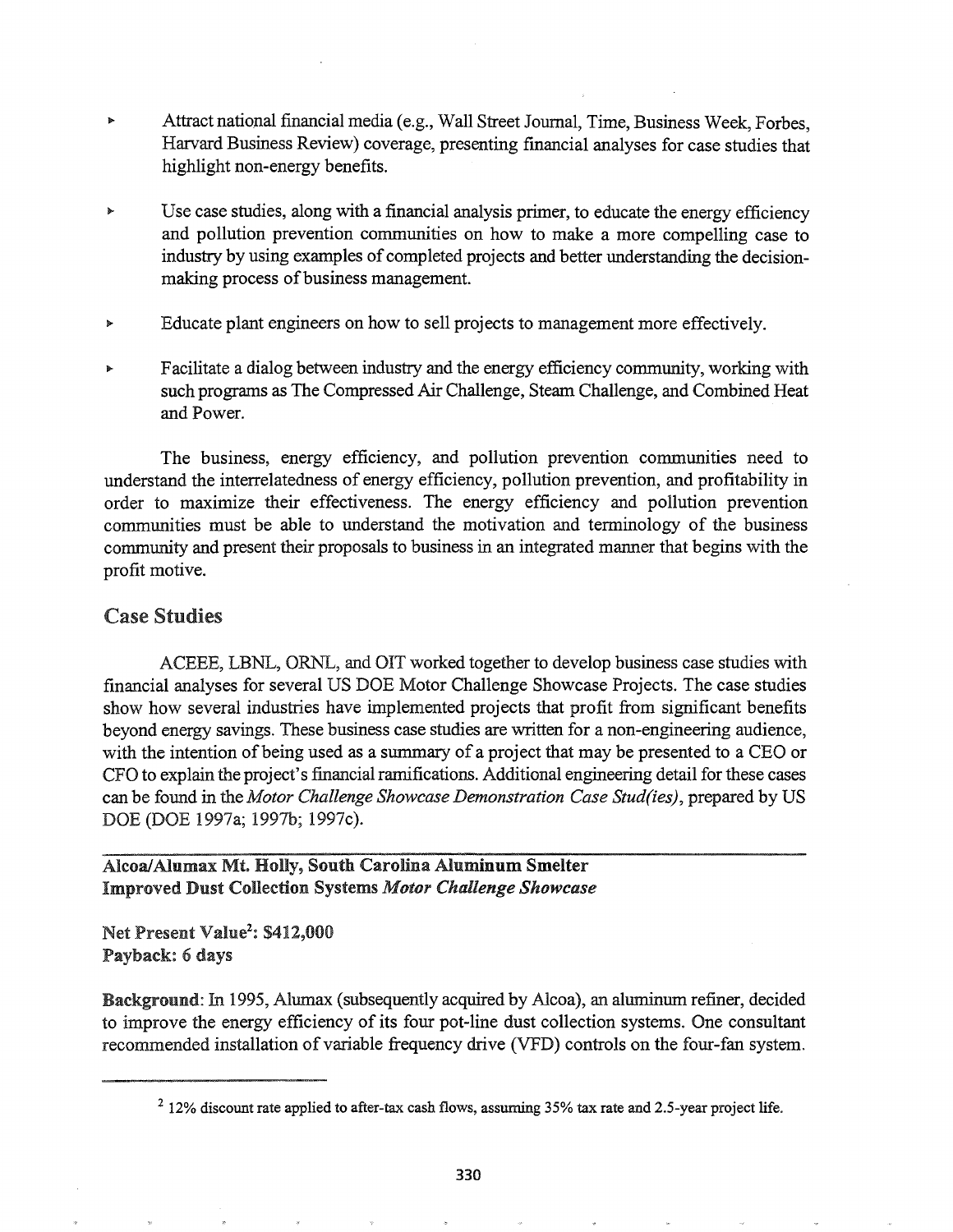A second consultant recommended a three-fan, variable inlet valve (VIV) controlled system. Motor Challenge was then called upon to determine which proposal was the most efficient and cost effective.

Decision: Motor Challenge determined that the three-fan VIV system, which, in contrast to the VFD proposal, required no capital investment, was the most efficient, reducing system energy costs by \$103,700 per year. This was accomplished by opening the VIVs wider, resulting in less pressure loss through the VIVs, which increased fan efficiency and allowed for one fan in each ofthe four systems to be shut down. The system operated in this configuration for two and a half years, until the fourth fan was required to accommodate a 7-8% increase in production.

Rationale: This decision produced the following benefits:

- *Energy savings* resulted from shutting down one fan in each of four systems.  $\ddot{a}$
- Reducing energy to operate the dust collection system gave Alumax the potential to  $\mathbf{a}$ redirect that energy to *increase aluminum production* more than 500,000 pounds/year<sup>3</sup>.
- Lower flow rates improved efficiency of dust collection bags, *reducing emissions* 1-2%.
- Lower flow rates *extended the life of the dust collection bags by at least 10%.*
- .. The project had greater potential benefits in that the *fourth fan became a spare* which, in case of another fan breakdown, could be used as a spare and prevent unknown hours of downtime. Such a situation, however, did not occur during the project time frame.

These modifications can be *easily replicated* at other Alcoa sites.

| <b>Total Value Added:</b>                         |           |                                                    |
|---------------------------------------------------|-----------|----------------------------------------------------|
| Initial Costs (consulting fees):                  | \$5,000   |                                                    |
| Potential Incremental Annual Revenue <sup>4</sup> | \$375,000 |                                                    |
| Annual Profit Potential:                          |           |                                                    |
| Estimated profit on incremental revenue           | 75,000    | (assumes 20% marginal profit)                      |
| Energy savings                                    | 103,700   | $(3,346$ MWh saved * \$0.031/kWh)                  |
| Reduction in Dust Collection Bags                 | 123,500   | $(10\% * 16,896 \text{ bags} * $73.08/\text{bag})$ |
| Labor (reduced bag changeout)                     | 10,000    | (est'd 10% time savings                            |
|                                                   |           | $$48/hr (fully loaded)*2080 hrs/yr)$               |
| Total incremental pretax profits                  | \$312,200 |                                                    |

<sup>3</sup> Alumax was contractually obligated to purchase a certain amount of energy. Therefore, although Alumax saved energy in the maintenance area, it was still obligated to purchase that energy. The opportunity is that this energy saved could potentially be redirected to produce more aluminum.

<sup>&</sup>lt;sup>4</sup> Incremental revenue assumes that 3,346,320 kWh in saved energy is redirected to produce an additional 500,000 lbs. of aluminum, which is sold at \$0.75I1b market price.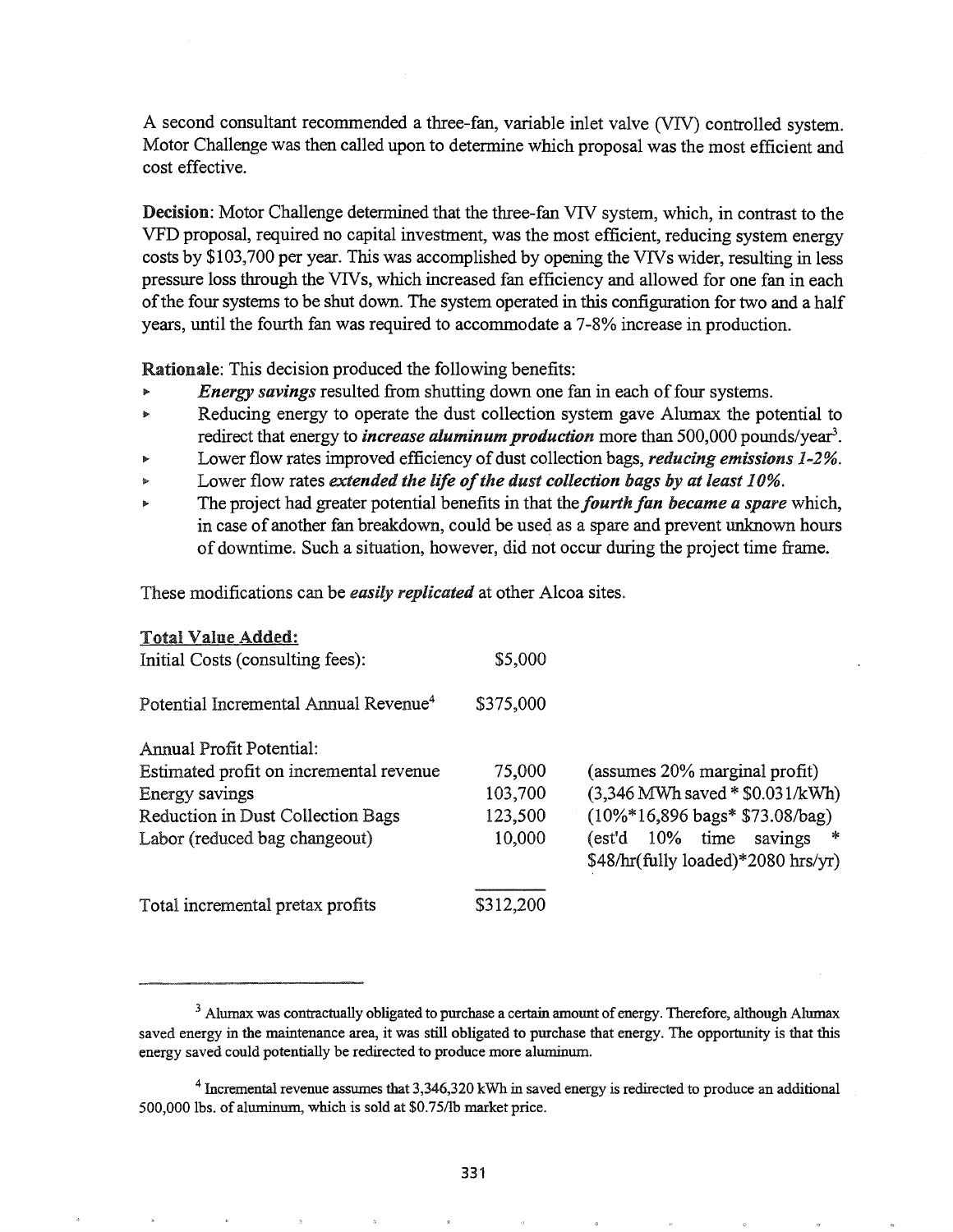## Greenville Tube Clarksville Plant Drawbench Upgrade

| Net Present Value <sup>5</sup> : | \$201,000        |
|----------------------------------|------------------|
| <b>Internal Rate of Return:</b>  | 149 <sub>%</sub> |
| Payback:                         | 5 months         |

Background: Greenville Tube (GT) manufactures high-precision, small-diameter stainless steel tubing. A system performance optimization assessment of the Clarksville plant by GT engineering staff, with technical assistance from Evans Electric Motors, Baldor Electric Company, and DOE's Motor Challenge program, identified several problems with the No.6 drawbench that result from an antiquated power distribution system and an inefficient eddy current clutch drive.

Proposal: To increase system efficiency and control, the team recommends replacing the magnetic starter and eddy current clutch with a Baldor vector controller and line reactor, and replacing the 150-hp,  $1,770$  rpm motor with a high-efficiency 200-hp,  $1,180$  rpm Baldor motor.

**Rationale:** This investment produces the following benefits:

- The more efficient vector drive *reduces the energy consumed* per foot of draw.
- Greater available horsepower enables many tubes to be reduced to the desired size with fewer breaking draws (average 1 less draw on half the orders processed), which *reduces operating time* per foot drawn and allows No.6 drawbench to take over work previously done on other, less efficient benches. Fewer draws *saves direct labor* and *reduces ancillary operations* (e.g., degreasing, cut-off, swaging, and annealing).
- The reduced number of draws reduces the number of swaged (flared) ends that get cut Þ off, which *saves stainless steel.*
- The vector drive and improved process control system allows'the operator to control drawbench speed more precisely, resulting in *improved product quality*.
- Reduced electricity *reduces emissions* (CO<sub>2</sub>, SO<sub>x</sub>, NO<sub>x</sub>, particulate matter, VOCs, CO).

These drawbench modifications can be *easily applied to improve other benches.*

| Costs:                 | vector motor                  | \$11,200 |
|------------------------|-------------------------------|----------|
|                        | enclosure and air conditioner | 19,000   |
|                        | installation                  | 7,000    |
|                        | <b>Total Costs</b>            | \$37,200 |
| <b>Annual Savings:</b> | electricity (34% reduction)   | \$7,100  |
|                        | labor $(2,760$ hours)         | 23,500   |
|                        | stainless steel               | 41,300   |
|                        | other direct                  | 5,400    |
|                        | <b>Total Savings</b>          | \$77,300 |

 $5$  A 7-year equipment life is assumed for the NPV and IRR and the NPV assumes a 12% discount rate.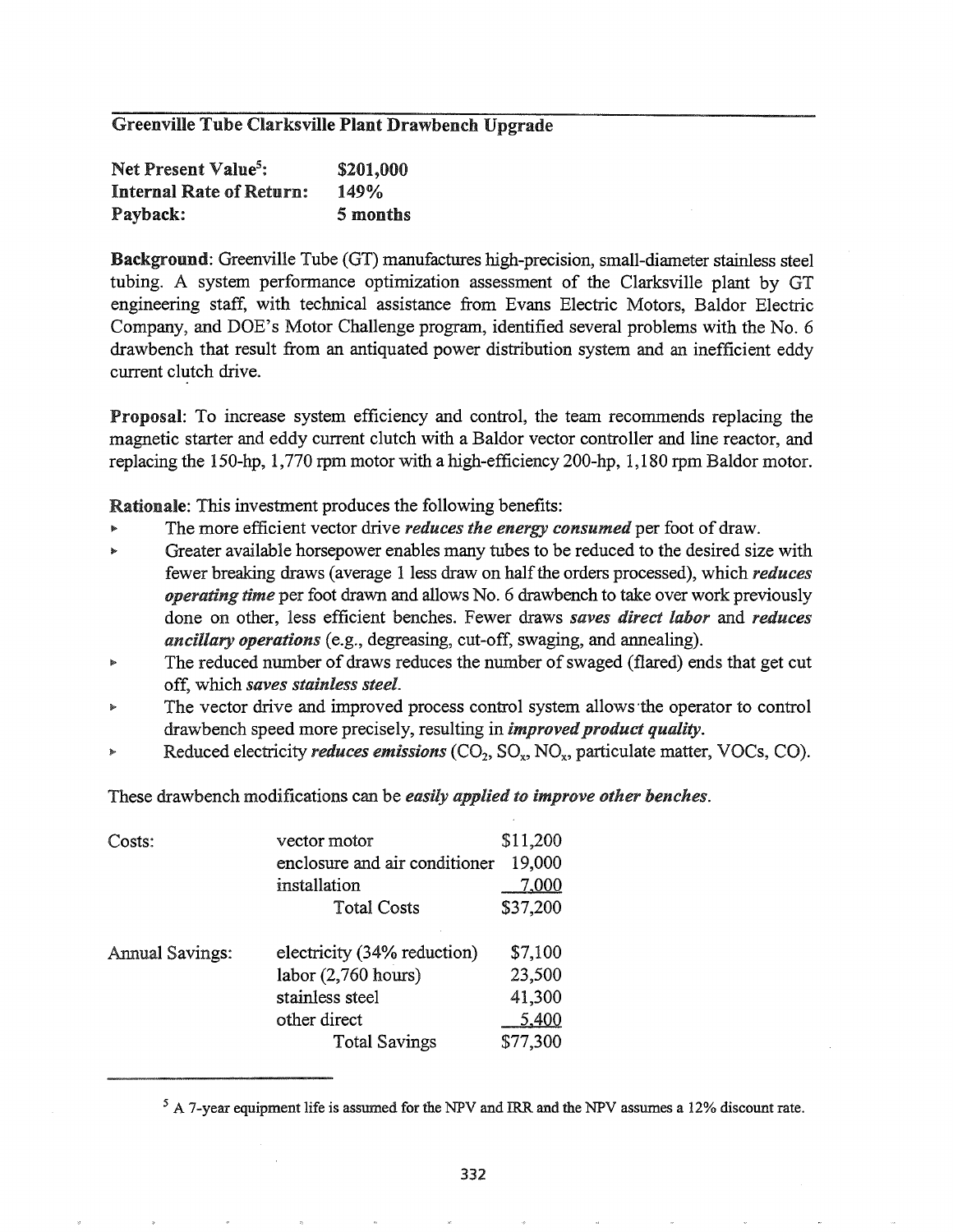## Incremental Cashflow Analysis Greenville Tube Clarksville Plant Tube Drawing Bench Upgrade

|                               | Time (years) |          |                  |          |          |          |          |          |
|-------------------------------|--------------|----------|------------------|----------|----------|----------|----------|----------|
|                               | $\bf{0}$     | 1        | $\boldsymbol{2}$ | 3        | 4        | 5        | 6        | 7        |
| <b>Operating Savings:</b>     |              |          |                  |          |          |          |          |          |
| Energy                        |              | \$7,100  | \$7,100          | \$7,100  | \$7,100  | \$7,100  | \$7,100  | \$7,100  |
| Labor                         |              | 23,500   | 23,500           | 23,500   | 23,500   | 23,500   | 23,500   | 23,500   |
| Reduced scrap/rework          |              | 41,300   | 41,300           | 41,300   | 41,300   | 41,300   | 41,300   | 41,300   |
| Other direct expenses         |              | 5,400    | 5,400            | 5,400    | 5,400    | 5,400    | 5,400    | 5,400    |
| <b>Operating Expenses:</b>    |              |          |                  |          |          |          |          |          |
| Installation                  | \$7,000      |          |                  |          |          |          |          |          |
| New equipment depreciation*   |              | 4,314    | 4,314            | 4,314    | 4,314    | 4,314    | 4,314    | 4,314    |
| Incremental Pre-tax Profits   | (7,000)      | 72,986   | 72,986           | 72,986   | 72,986   | 72,986   | 72,986   | 72,986   |
| Tax $(@35\%6)$                | (2,450)      | 25,545   | 25,545           | 25,545   | 25,545   | 25,545   | 25,545   | 25,545   |
| After-tax Profits             | (4, 550)     | 47,441   | 47,441           | 47,441   | 47,441   | 47,441   | 47,441   | 47,441   |
| New equipment depreciation*   |              | 4,314    | 4,314            | 4,314    | 4,314    | 4,314    | 4,314    | 4,314    |
| Capital Expenditures          | 30,200       |          |                  |          |          |          |          |          |
| After-tax Cashflow            | (\$34,750)   | \$51,755 | \$51,755         | \$51,755 | \$51,755 | \$51,755 | \$51,755 | \$51,755 |
| Net Present Value (NPV)       | \$201,447    |          |                  |          |          |          |          |          |
| Internal Rate of Return (IRR) | 149%         |          |                  |          |          |          |          |          |

\* New equipment depreciation is a tax shield, so it reduces taxable income, but it is a non-cash item, so is added back to arrive at after-tax cash flow.

### Town of Trumbull Sewage Pump System Improvement

| Net Present Value <sup>7</sup> : | \$60,000  |
|----------------------------------|-----------|
| <b>Internal Rate of Return:</b>  | $52\%$    |
| Payback:                         | 1.9 years |

Background: The Town of Trumbull wanted to increase the operating performance of one of its 10 sewage pumping stations. Built in 1971, the station had twin pumps (40-hp direct drive, wound rotor motor) handling 340,000 gallons of raw sewage per day. One pump handled the entire peak flow under normal operation, while the second pump kicked-in only in extreme conditions. Each pump rarely operated more than five minutes at a time. The system experienced frequent breakdowns, occasional flooding, and sewage spills.

Decision: With help from ITT Flygt Corp., engineers investigated total system performance and decided to add a smaller, 10-hp pump with direct online motor starters and a level control system with float switches. The new pump handles the same volume as the original pumps during nonpeak periods, but runs for longer periods of time. The old pumps handle infrequent peak flows. The 2 compressors for the bubbler level control system and the 2 circulating pumps for the old motor control system were also eliminated, and lighting efficiencies were implemented.

<sup>6</sup> ACEEE estimate.

 $77\%$  discount rate applied to cash flows (no taxes apply) over a 25-year measure life.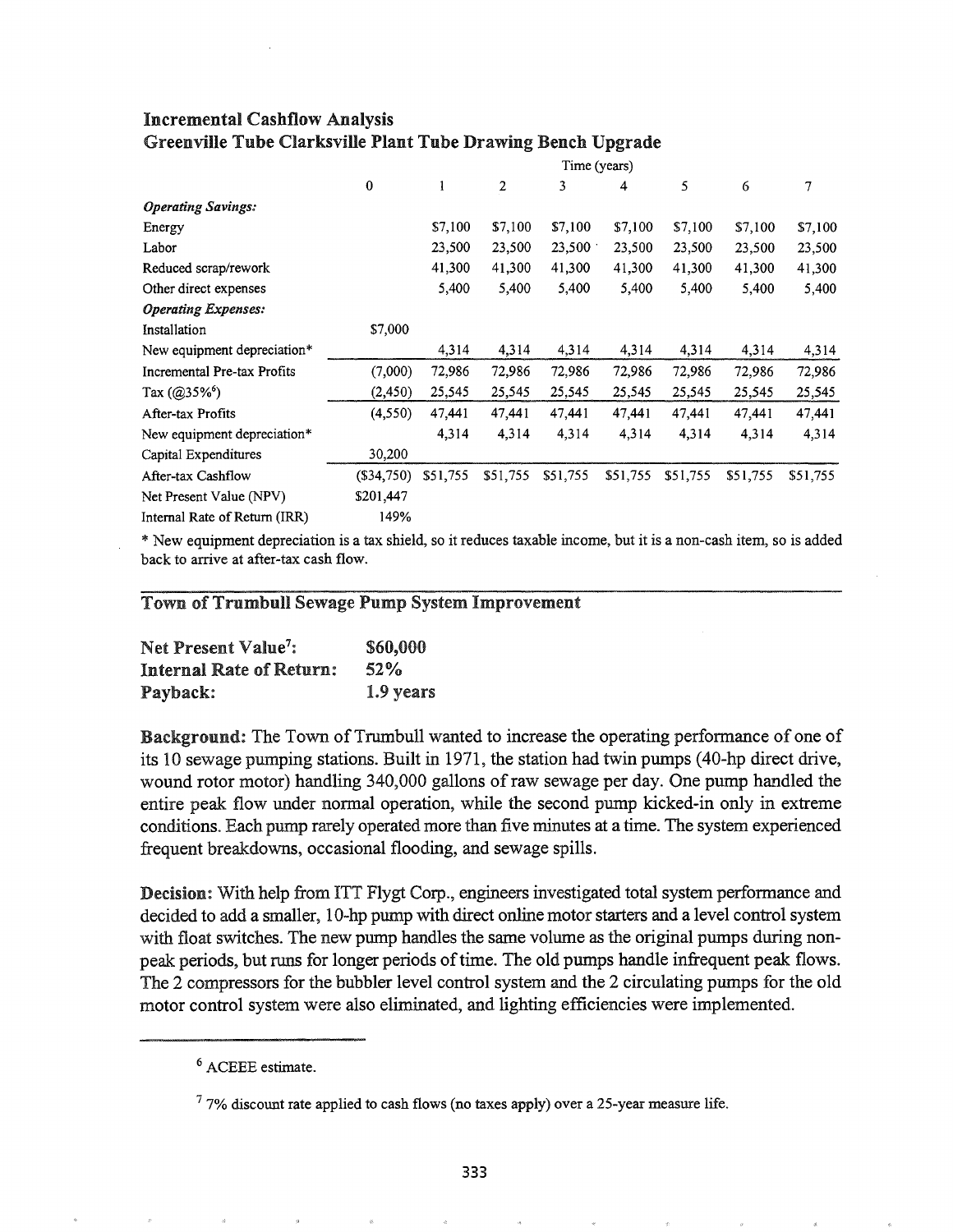Rationale: This decision produced the following results:

- *Reduced energy consumption* by *almost* 44% due to:
	- lower outflow rate reduced losses in the piping system ь
	- $\rightarrow$  lighting system upgrades
	- elimination of the bubbler level control and cooling water pumps
- *Reduced cleaning and maintenance* requirements (supplies and labor) and downtime
	- eliminated the need to replace 2 mechanical seals per year  $\blacktriangleright$
	- new, submersible pump is much easier to swap out if repair/replacement is  $\blacktriangleright$ needed
- *Extended equipment's expected life* due to longer operating times (fewer starts and  $\blacktriangleright$ stops) and reduced power input
- *Increased pumping capacity* 25%, potentially deferring need for additional pump stations
- *Decreased noise* from new pump, improving relations with local residents

These modifications can be *easily replicated* at other sites (new sites or retrofit).

| Value Added:                     |          |                                                     |
|----------------------------------|----------|-----------------------------------------------------|
| Equipment Cost, fully installed: | \$12,000 |                                                     |
| Annual Savings:                  |          |                                                     |
| Energy savings                   |          | $$2,600$ $(31,900 \text{ kWh/yr.})$                 |
| Maintenance savings:             |          |                                                     |
| Mechanical seals                 |          | \$1,800 $(2 \text{ scals/yr.} * $900 \text{ each})$ |
| Labor                            | \$1,800  |                                                     |
| Total                            | \$6,200  |                                                     |

## Conclusion

When efficiency advocates understand the business decision-making perspective and can communicate with management using financial and strategic arguments for energy efficiency, the case for energy efficiency is greatly strengthened. Making business sense of energy efficiency reduces its perceived risk to management, which may, in turn, reduce the hurdle rate (or payback period) that a company requires of an energy efficiency investment. There are no guarantees that management will implement energy efficiency projects even if they make sense from a financial perspective. Other investments or projects may have greater financial returns than energy efficiency projects, capital may be unavailable, or certain projects may not fit with a company's strategic plan. However, if advocates do not make business sense of energy efficiency, it may continue to be perceived by many business people as a warm and fuzzy but costly and unnecessary extravagance.

Since businesses make most decisions based on bottom-line impact, it makes sense to look at energy efficiency as part of overall 'efficiency' (e.g., process efficiency, enhanced productivity) to account for *all* the savings that a business will realize from energy efficiency projects. In order to make a more compelling case for energy efficiency and pollution prevention,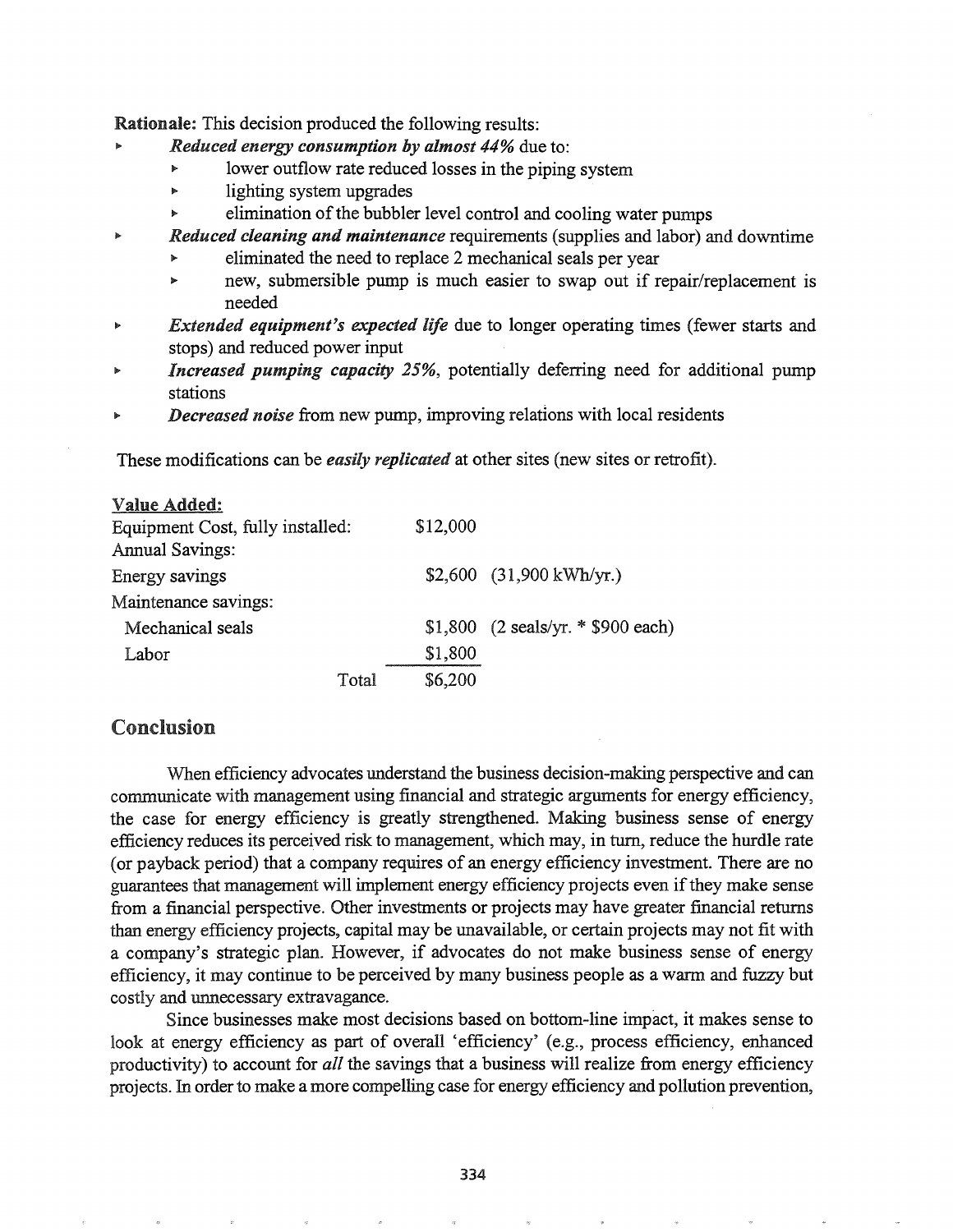it is critical to understand the decision-making process of business management. This means understanding the interrelationships of various forms of efficiency, and measuring costs and benefits so that the financial ramifications of our proposals are fully understood and can be communicated to management in terms with which they can identify. Probably the most effective way to get management's attention is to not even mention energy efficiency or pollution prevention, but to call it simply "efficiency" or "productivity," which have always had a positive connotation in the business community.

## References

- [DOE] U.S. Department of Energy. 1997a. "The Challenge: Improving Sewage Pump System Perfonnance," *Motor Challenge Showcase Demonstration Case Study.* Washington, D.C.: U.S. Department of Energy, December.
- \_\_\_. 1997b. "The Challenge: Improving Dust Collection Systems at an Aluminum Refiner," *Motor Challenge Showcase Demonstration Case Study.* Washington, D.C.: U.S. Department of Energy, May.
- \_\_\_" 1997c. The Challenge: Improving the Efficiency of <sup>a</sup> Tube Drawing Bench," *Motor Challenge Showcase Demonstration Case Study"* Washington, D.C.: U.S. Department ofEnergy, February.
- Fischer, Carol L., and Walter H. Zachritz. 1992. *A Review ofIndustrial Waste Minimization Case Studies.* Las Cruces, N.M.: Southwest Technology Development Institute, Waste-Education Research Consortium, New Mexico State University.
- Florida, Richard. 1996. "Lean and Green: The Move to Environmentally Conscious Manufacturing," *California Management Review.* FalL
- Green Business Letter. 1998. "'Green Moody's' Targets Greener Companies' Hidden Value," *The Green Business Letter,* p. 4. February.
- Stuart 1997. "Beyond Greening: Strategies for a Sustainable World," *Harvard Business Review.* January-February.
- [HBR] Harvard Business Review. 1997. "Growth Through Global Sustainability, An Interview with Monsanto's CEO, Robert B~ Shapiro. *Harvard Business Review,* January-February.

Makower, JoeL 1994. *The E-Factor.* Tilden Press.

McKane, Aimee T. 1998. *The Federal Government as a Catalyst for Market Change: A Compressed Air System Market Case Study,* published thesis, Saratoga Springs, N.Y.: State University of New York.